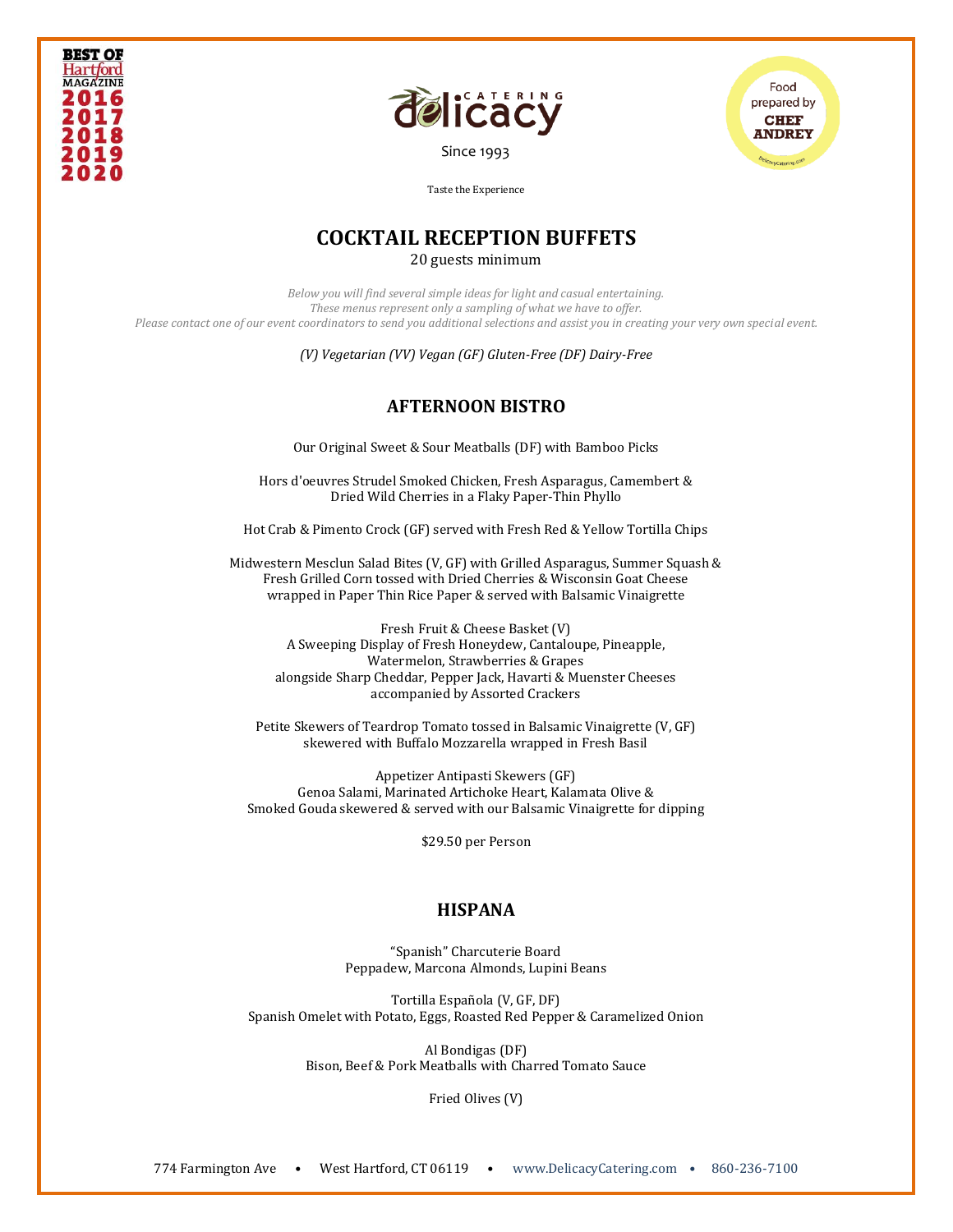



Food prepared by **CHEF ANDREY** 

Taste the Experience

Seafood Paella (GF, DF) Saffron Rice infused with White Wine, Fish Stock & Simple Spices tossed together with Shrimp, Scallop & Snow Crab

Chorizo Stuffed Dates wrapped in Cured Bacon (GF, DF)

\$34.95 per Person

#### **N'AWLINS**

Drunken Shrimp (GF, DF)

Andouille Sausage Pigs in a Blanket with Creole Mustard

Cajun Deviled Eggs (GF) with Sautéed Peppers & Onions, Cajun Seasoning & Andouille Sausage

Voodoo Chicken Pot Pie (4")

Hot Muffuletta Dip with Crusty Bread

Grilled Vegetable Crudité (V) including Eggplant, Carrots, Broccoli, Cauliflower, Yellow, Red & Green Peppers, Red Onions, Squash & Asparagus accompanied by Sour Cream Plantain & Roasted Red Pepper Dipping Sauces

\$28.95 per Person

#### **PUB CRAWL**

Not Your Father's Potato Skins (GF) Red Skin Potato Cups filled with Buffalo Chicken with Bleu Cheese

Bacon Wrapped Crackers with Beer Cheese Dip

Chicken Wings (DF) with Honey Jack BBQ

Toasted Cheese Ravioli (V) with Diablo Sauce

Smoked Gouda Mac & Cheese with Brisket

California Garden Salad Bites (V) Mixed Garden Greens & Fresh, Crisp California Vegetables wrapped in Paper Thin Rice Paper & served with Ranch Dressing

\$27.95 per Person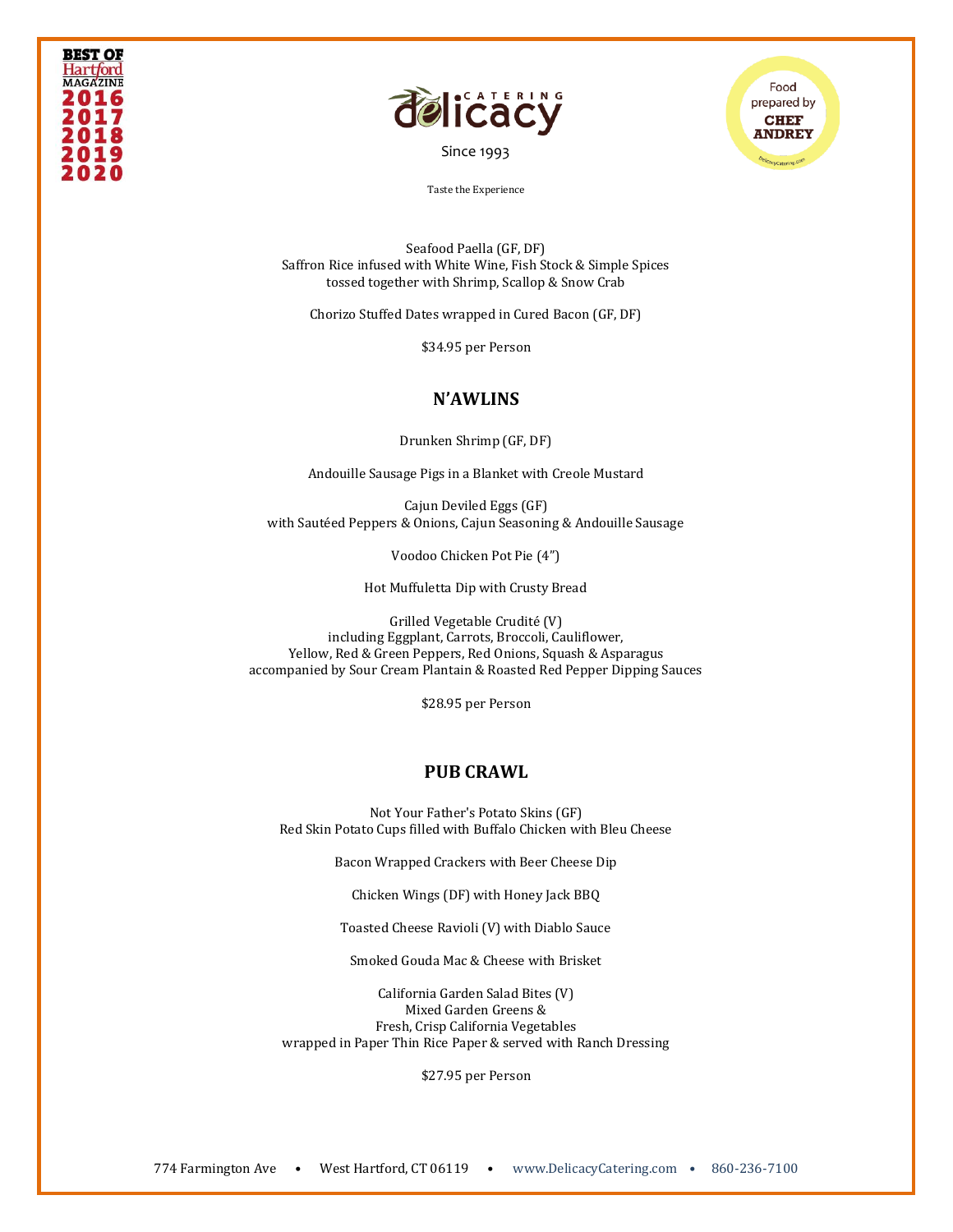



[Since 1993](file:///C:/Users/DelicacyCatering/Dropbox/DELCATERING/1%20Stationary/delicacycatering.com)



Taste the Experience

#### **BACON, BACON, BACON!!**

Chorizo Stuffed Dates (GF, DF) wrapped in Cured Bacon

Duck Bacon Candy (GF, DF)

Bacon & Bleu Salad Bites (GF)

Goat Cheese Pops (GF) rolled in Crumbled Bacon & Chopped Nuts served with Fig Cherry Jam

Braised Pork Belly Empanadas with Jalapeño Bacon Jam

Bacon Soufflé Bites Bacon, Swiss & Caramelized Onion

Maple Bourbon Bacon Chex Mix

\$29.95 per Person

#### **ASIAN ZING**

Asparagus Beef Rolls (DF) Thinly Sliced Sirloin wrapped around Fresh Asparagus Spears marinated in Ginger Soy & flash grilled

Vietnamese Spring Rolls (VV, DF) Leaf Lettuce, Soy, Sesame & Garlic Marinated Tofu, Bean Sprouts, Cellophane Noodles, Carrot, Cucumber, Chopped Peanuts, Thai Basil, Cilantro & Mint wrapped in Paper Thin Rice Paper served with Peanut Sauce

Pork Pot Stickers with Ginger Soy Dipping Sauce

Blistered Shishito Peppers with Browned Butter, Lemon & Parmesan (V, GF)

Vegetable Lumpia served with Sweet Chili Sauce (V)

Shrimp Stir Fry Baby Corn, Edamame, Red Pepper & Carrot with Jasmine Rice

\$29.95 per Person

**20% Service will apply 15% Gratuities will apply 7.35% Sales tax will apply Delivery & Set Up charge may apply Equipment Rentals available Serving Ware included Plates, Utensils & Napkins not include**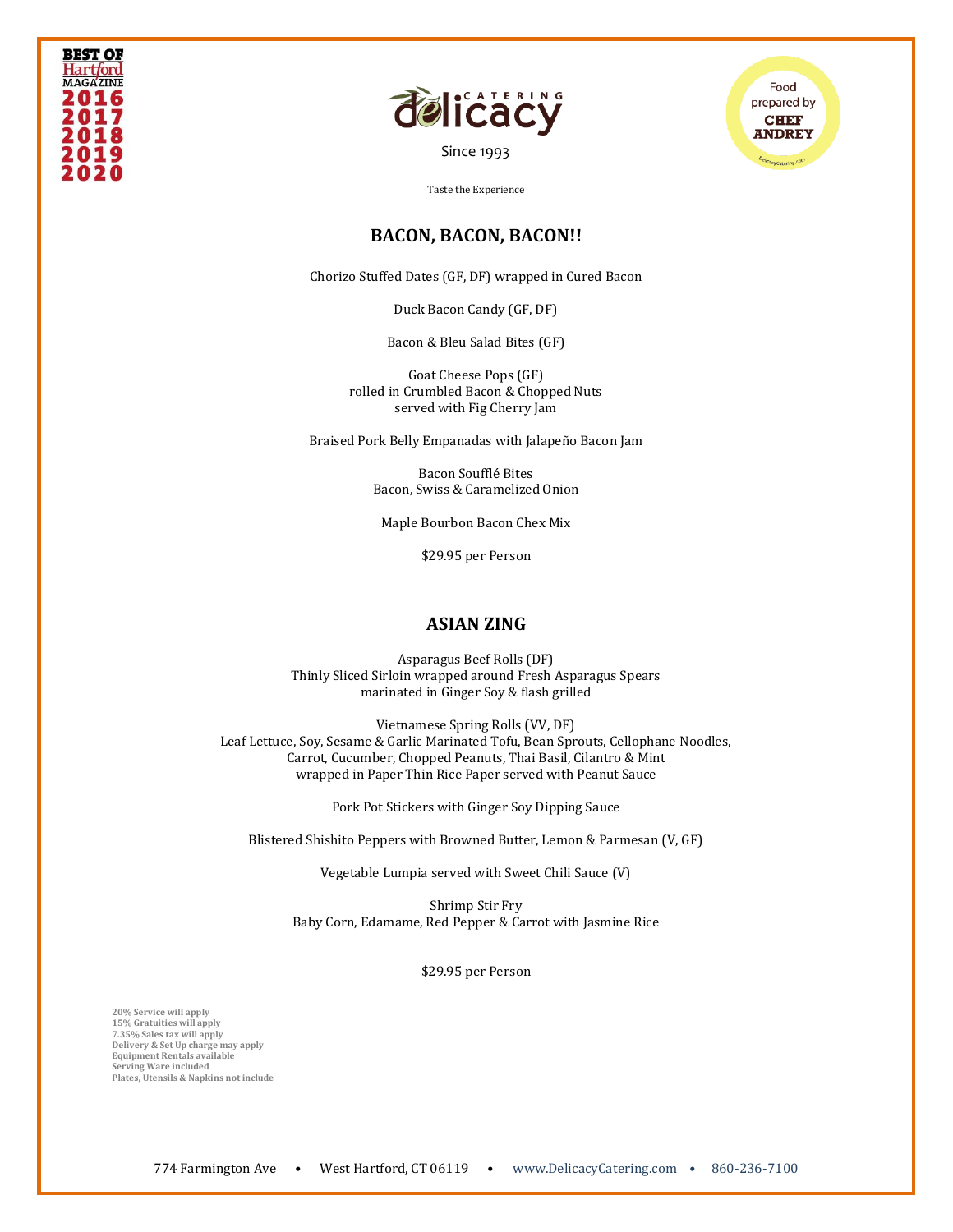





## **ALFRESCO MENU**

*For those occasions when there is no time or inclination to start cooking, the following menus have been designed ALFRESCO – to be served just as they arrive – no heating, no preparation, no muss, no fuss. Our specially trained staff will artfully set up and present your entire menu to your exact specifications. Every item will be unwrapped and displayed with its accompanying sauce or dip where appropriate, leaving you to receive the accolades for such a beautiful presentation. So, go ahead, pick up the phone and order your alfresco menu today - you'll be serving like a pro the moment we arrive.* 

We kindly request a 20-person minimum on all menus

#### **A GARDEN PARTY**

Roasted Tenderloin of Beef hand carved & fanned on wood board accompanied by Roasted Garlic & Caramelized Onion and Horseradish Sauces and assorted Freshly Baked Rolls

Salmon En Croute Whole Norwegian Salmon Fillet lightly poached with Fresh Spinach, Asparagus & Baby Bay Shrimp wrapped in a Light Puff Pastry accompanied by Mustard Mayonnaise & Cucumber Dill

Roasted New Potato Salad with Peppers, Onions & Artichoke Hearts in Balsamic Vinaigrette

Lightly Poached Asparagus Spears, Hearts of Palm, Tear Drop Tomatoes & Sprouts sprinkled with Raspberry Vinaigrette

Frisee & Belgian Endive Salad with Navel Orange Segments, Radishes & Almonds in Citrus Vinaigrette

\$29.99 per Person

## **A DAY AT THE SPA**

Chilled Sweet Spring Pea Soup with Fresh Whole Sweet Peas & Crème Fraiche Garnish

Full Size Sandwiches of Fresh Vegetables drizzled with Raspberry Vinaigrette on Croissant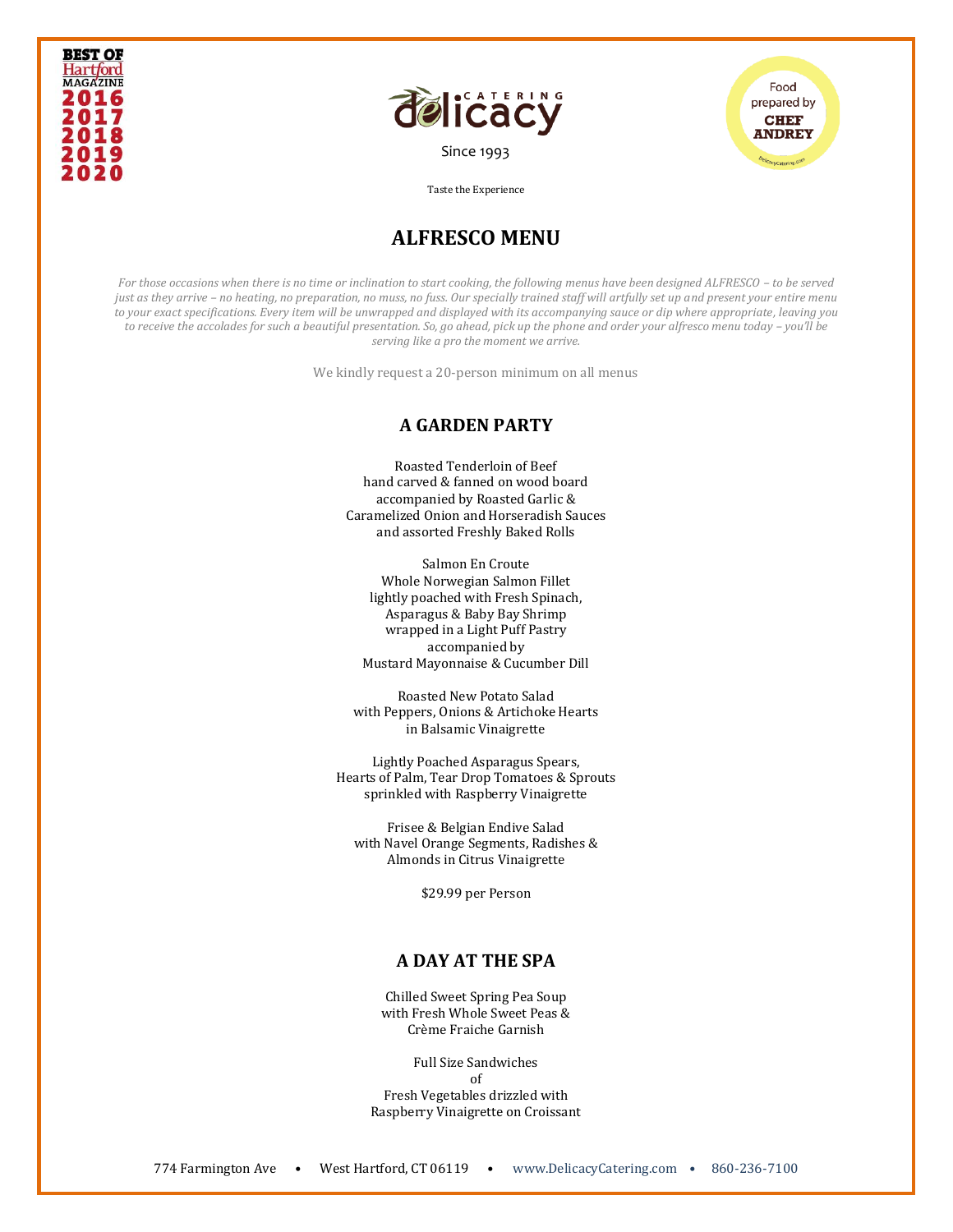## **BEST OF** Hart*f*ord **MAGAZINE** 2016 2017 201 2020



[Since 1993](file:///C:/Users/DelicacyCatering/Dropbox/DELCATERING/1%20Stationary/delicacycatering.com)

Food prepared by **CHEF ANDREY** 

Taste the Experience

&

Chicken Waldorf Salad A delightful blend of Fresh Granny Smith Apples, Celery, Black Diamond Walnuts & Boneless Breast of Chicken in a Sweet & Tangy Dressing on Sage Ciabatta

Mediterranean Bulghur Wheat Salad with Kalamata Olives, Chives, Dijon Sherry Vinaigrette & Crumbled Feta

Fresh Mozzarella Caprese Fresh Sliced Plum Tomato & Buffalo Mozzarella with Virgin Olive Oil & Basil Chiffonade accompanied by Garlic Crostini

\$25.59 per Person

#### **OUR FAVORITE COMBO**

Petite Sandwiches Sliced Fresh Roasted Turkey Breast with Raspberry Mayonnaise on Whole Wheat Roll

Fancy Albacore Tuna Salad with Fresh Anjou Pears & Black Diamond Walnuts on Whole Wheat Roll

Roasted Sirloin with Horseradish Sauce on Petite Pain

Grilled Vegetable Crudité including Eggplant, Carrots, Broccoli, Cauliflower, Yellow, Red & Green Peppers, Red Onions, Squash & Asparagus accompanied by Sour Cream Plantain & Roasted Red Pepper Dipping Sauces

Baby Lettuces with Fresh Kadotta Fig, Feta Cheese, Roasted Cherry Tomato & Grilled Red Onion in Lemongrass Balsamic Vinaigrette

Boneless Breast of Chicken Salad with Red Flame Seedless Grapes & Pistachios

A Sweeping Display of Fresh Fruit to include Honeydew Melon, Cantaloupe, Watermelon, Seedless Grapes, Fresh Pineapple & Select Strawberries

Freshly Baked Assorted Rolls & Mini Muffins

\$25.50 per Person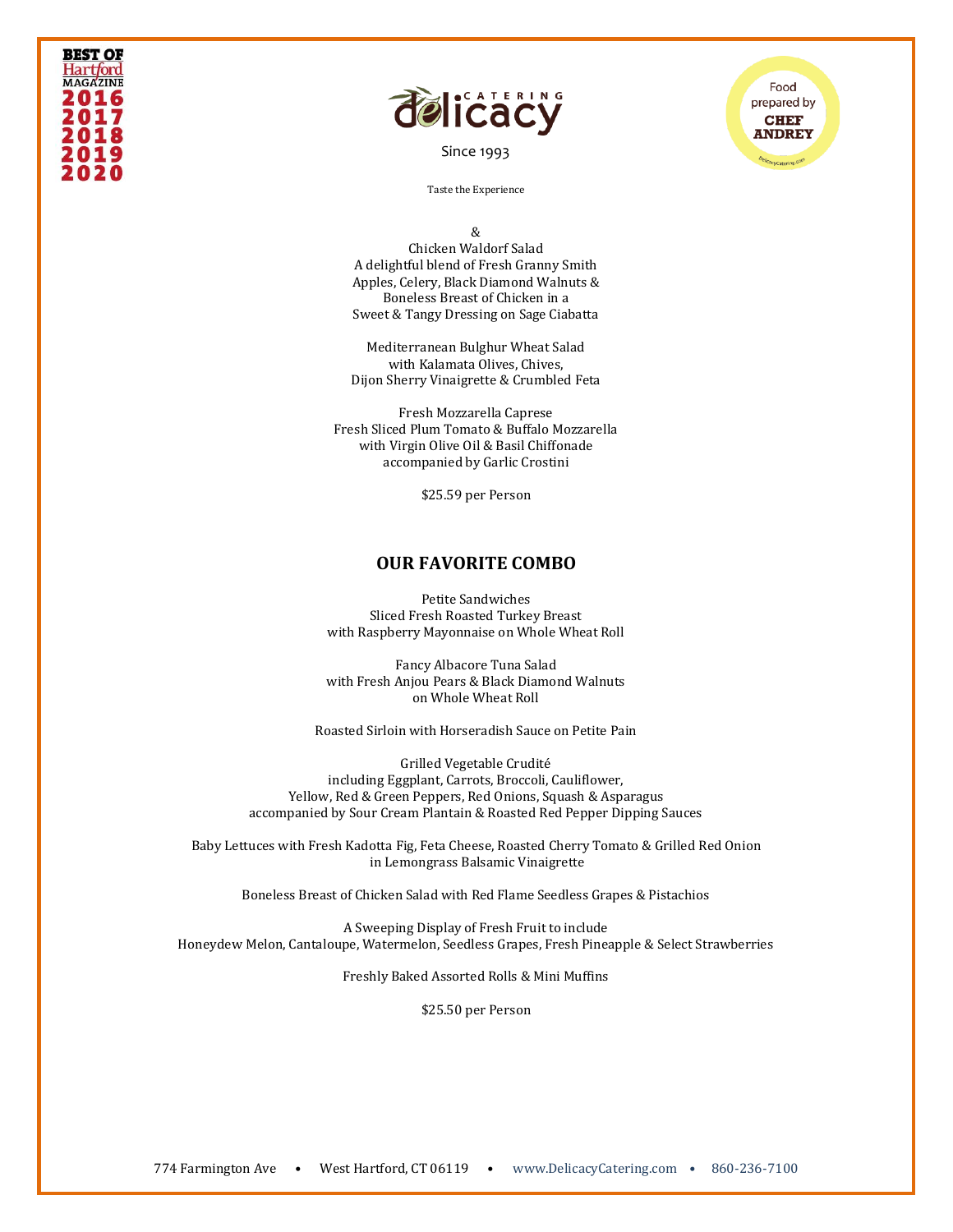





## **PICNIC IN THE PARK**

Gourmet Sandwiches Choose 3 Varieties:

Fresh Roasted Turkey Breast & Havarti Cheese with Crisp Romaine, Cranberry Apple Chutney & Dijon Mustard on Asiago Focaccia

Roasted Sirloin with Caramelized Onion, Field Greens, Roasted Red Pepper and a touch of Basil Pesto on Onion Ciabatta

Honey Baked Ham & Jarlsberg Swiss with Hot & Sweet Mustard on Onion Ciabatta

Fresh Grilled Vegetables, Buffalo Mozzarella & Sun-Dried Tomato Pesto served on Asiago Focaccia

Wagner Spinach Salad with Caramelized Onion, Crumbled Bleu Cheese, Sliced Strawberries, Candied Walnuts & Poppy seed Dressing

Bowtie Pasta Salad with Sun-Dried Tomatoes, Artichoke Hearts, Kalamata Olives, Walnuts, Shredded Parmesan Cheese & Ricotta Salata

> Sweet Potato Chips & Beet Chips served with Plantain Dipping Sauce

Fresh Fruit Kabobs of Cantaloupe, Honeydew & Strawberry garnished with Red Flame Grapes

\$25.95 per Person

#### **NAPOLI**

Lemon Basil Chicken encrusted with Basil, Oregano & Thyme sautéed in Virgin Olive Oil, sliced & fanned over Arugula & Baby Spinach drizzled with Meyer Lemon Basil Vinaigrette (Served at Room Temperature)

Norwegian Salmon Fillet poached in White Wine & Dill served chilled with Moutarde des Chanoines & Lemon Wheels

Chilled Israeli Cous Cous Salad with Fresh Grilled Zucchini, Yellow Peppers, Grape Tomatoes, Fresh Chopped Pears, Jicama & Dried Cranberries

Vegetarian Antipasti Platter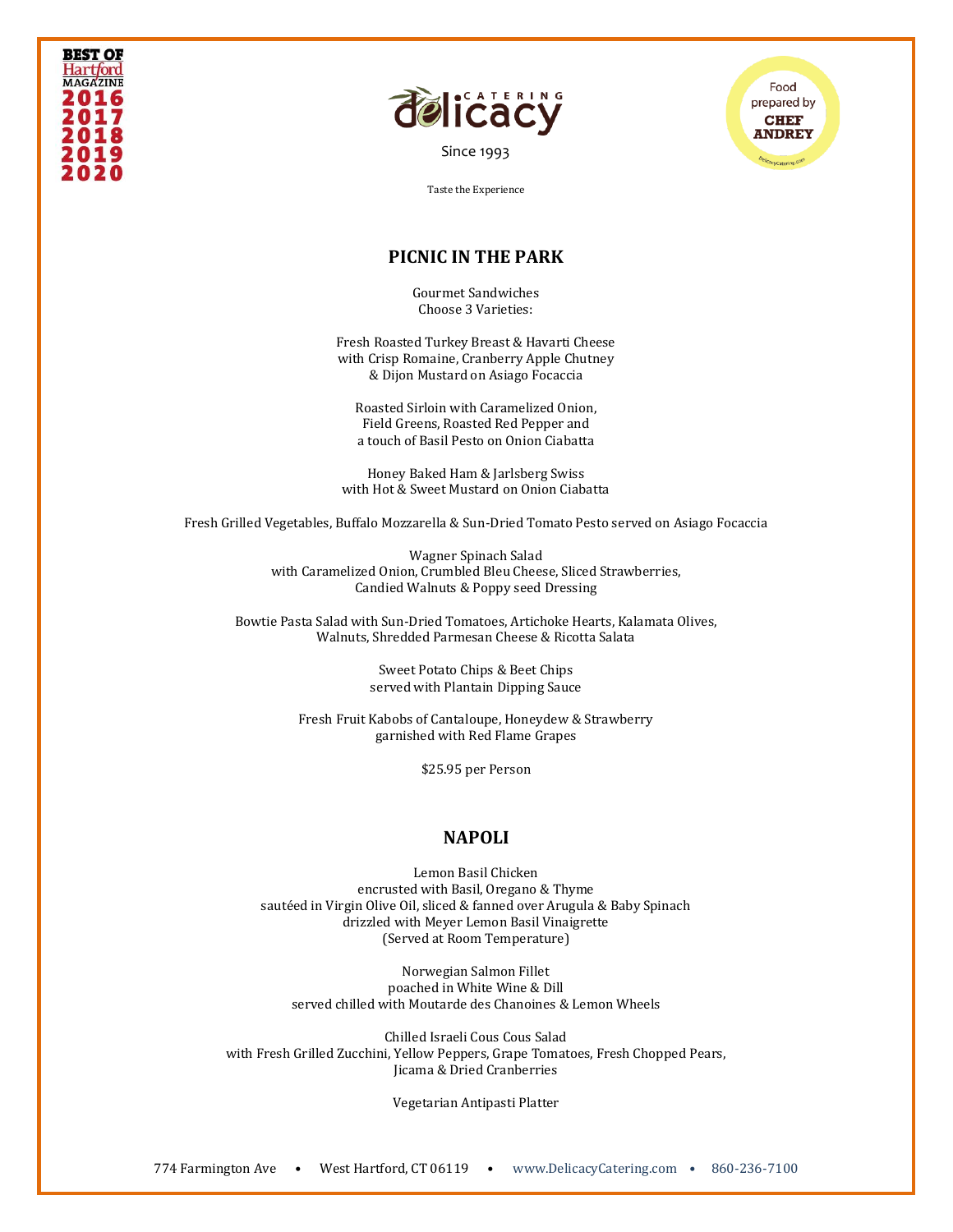





A flowing display of Grilled Asparagus, Red Onion, Eggplant & Italian Squash alongside Roasted Red Pepper, Herbed Goat Cheese & Fresh Mozzarella and our Eggplant Timbale accompanied by Garlic Crostini, Mediterranean Olives, Basil Pesto & Balsamic Vinaigrette

Grilled Seasonal Fruit Salad with Heller Organic Lavender Honey

Herbed Focaccia

\$29.90 per Person

#### **A NIGHT AT RAVINIA**

Norwegian Salmon Fillet poached in White Wine & Dill served chilled with Moutarde des Chanoines & Lemon Wheels

Tuscan Marinated Flank Steak grilled to Medium Rare fanned & displayed and served at room temperature beautifully presented on oversized wood boards garnished with Mediterranean Olives & Sweet Grape Tomatoes accompanied by Chimichurri Sauce & Tarragon Toasted Bistro Rolls

> Mediterranean Bulghur Wheat Salad with Kalamata Olives, Chives, Dijon Sherry Vinaigrette & Crumbled Feta

Lightly Poached Asparagus Spears, Hearts of Palm, Tear Drop Tomatoes & Sprouts sprinkled with Raspberry Vinaigrette

Sunflower Crisps & Flatbread Crackers

\$29.95 per Guest

#### **THE ORIGINAL COMBO**

Boneless Breast of Chicken Salad with Red Flame Seedless Grapes & Pistachios

Fancy Albacore Tuna Salad with Fresh Anjou Pears & Black Diamond Walnuts

Our Famous Pasta Salad with Five Vegetables, Two Cheeses & Sun-Dried Tomatoes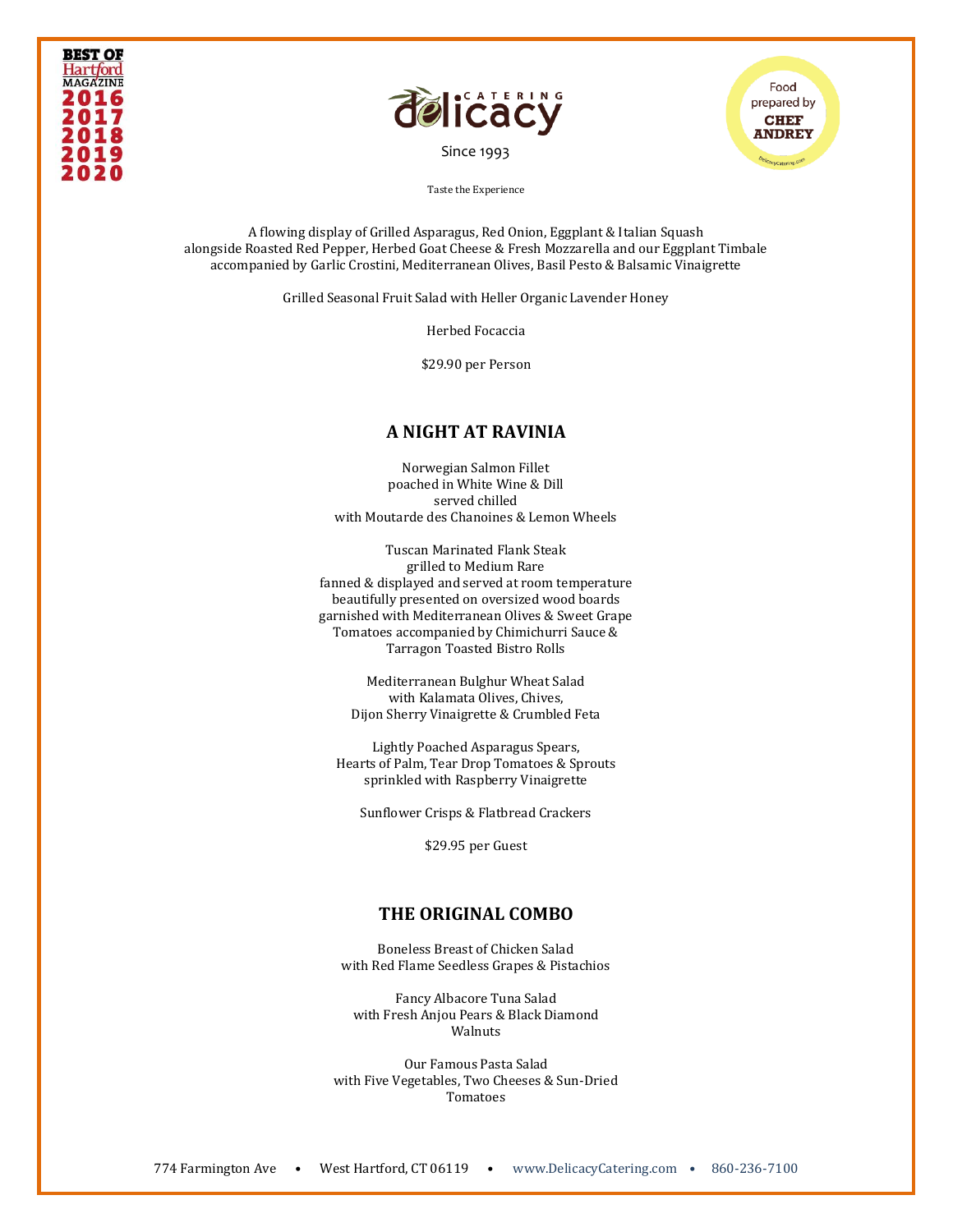## **BEST OF Hartford MAGAZINE** 2016 2017 201 2020



[Since 1993](file:///C:/Users/DelicacyCatering/Dropbox/DELCATERING/1%20Stationary/delicacycatering.com)



Taste the Experience

A Sweeping Display of Fresh Fruit to include Honeydew Melon, Cantaloupe, Watermelon, Seedless Grapes, Fresh Pineapple & Select Strawberries

Freshly Baked Petite Croissants, Petite Pain & Whole Wheat Rolls

\$22.95 per Person

#### **ALMOST ALFRESCO**

Petite Sandwiches

Sliced Fresh Roasted Turkey Breast with Raspberry Mayonnaise on Whole Wheat Roll

> Roasted Sirloin with Horseradish Sauce on Petite Pain

Honey Baked Ham & New York Cheddar with Hot & Sweet Mustard on Petite Rye Roll

Vegetable Lasagna "Rotolare" Seasonal Vegetables in a Delicate Blend of Ricotta, Parmesan, Fresh Herbs & Lemon Zest, rolled in Lasagna Pasta & finished with Mozzarella & Our Own Tomato Basil Sauce

Long Grain & Wild Rice Salad with Pecans, Sno Peas, Mandarin Oranges & Dried Wild Cherries drizzled in Tangerine Vinaigrette

Our Fabulous Chopped Salad with California Flat Leaf Spinach & Romaine Lettuce tossed with Chopped Carrots, Celery, Broccoli, Peppers, Tomatoes, Olives, Scallions, Garbanzo Beans & Mozzarella Cheese accompanied by Balsamic Vinaigrette

A Sweeping Display of Fresh Fruit to include Honeydew Melon, Cantaloupe, Watermelon, Seedless Grapes, Fresh Pineapple & Select Strawberries

Herbed Focaccia

\$25.95 per Person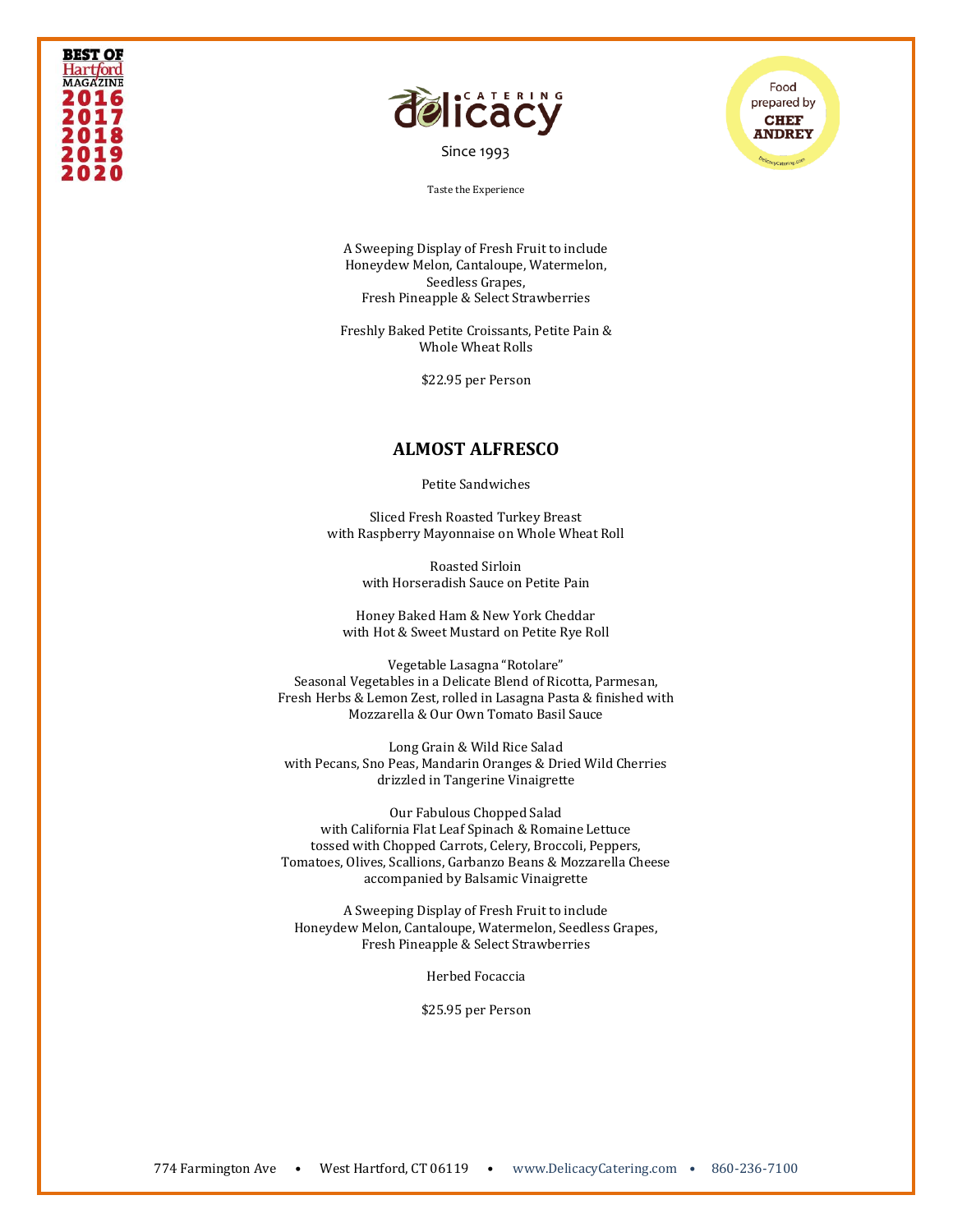





## **AN AMERICAN FEAST**

Apricot Glazed Turkey Breast fanned & displayed and served at room temperature on beautifully garnished oversized wood boards accompanied by Cranberry Apple Chutney & Apricot Moutarde and Assorted Freshly Baked Rolls

Flank Steak fanned & displayed and served at room temperature on beautifully garnished oversized wood boards accompanied by Tarragon Mayonnaise & Horseradish Sauce and Assorted Freshly Baked Rolls

Orange Penne Pasta Salad with Julienne Leek, Carrot & Broccoli tossed in Our Homemade Orange Leek Emulsion

> Star Slaw featuring Crispy Sno Peas & Cabbage Slaw with Sesame Oil, Rice Vinegar & freshly grated Orange Zest

Yellow & Red Grape Tomatoes tossed with Buffalo Mozzarella & Our Famous Homemade Basil Pesto

\$29.95 per Person

#### **THE NEW COMBO**

Petite Sandwiches

Sliced Fresh Roasted Turkey Breast with Raspberry Mayonnaise on Whole Wheat Roll

Fancy Albacore Tuna Salad with Fresh Anjou Pears & Black Diamond Walnuts on Whole Wheat Roll

Roasted Sirloin with Horseradish Sauce on Petite Pain

Chef's Famous Caesar Salad with Shredded Parmesan Cheese & Homemade Croutons

Chef's Famous Pasta Salad with Five Vegetables, Two Cheeses & Sun-Dried Tomatoes

Boneless Breast of Chicken Salad with Red Flame Seedless Grapes and Pistachios